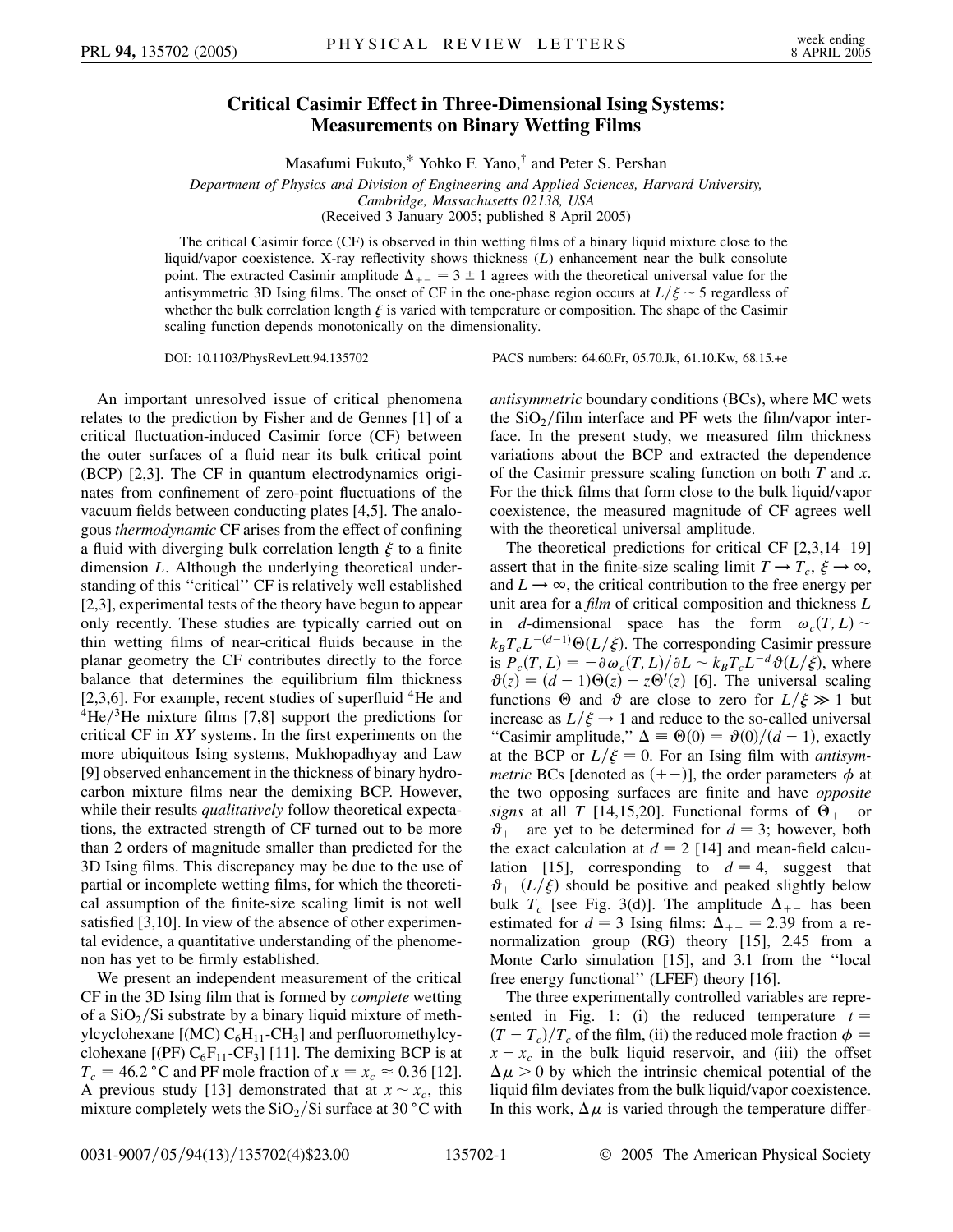

FIG. 1. Schematic phase diagram consisting of three experimental variables. Wetting films are formed on the  $\Delta \mu > 0$  side, where vapor is the stable *bulk* phase. Film thickness data was collected along paths I, II, and III for different  $\Delta \mu$ .

ence  $\Delta T_{\mu} > 0$  between the film and the reservoir, where  $\Delta \mu \propto \Delta T_{\mu}$  for small  $\Delta T_{\mu}$  [13,21]. For noncritical dielectric liquids, the thickness of a *complete* wetting film is determined by the balance between  $\Delta \mu$  and the van der Waals (vdW) interactions with the substrate [22,23]. For a critical fluid, the CF also contributes to this balance. Assuming a nonretarded vdW potential  $\omega_{\text{vdW}} = W/L^2$  [24], the equilibrium thickness *L* can be expressed as [6]

$$
L = [\{2W + k_B T_c \vartheta(L/\xi)\}/\Delta \mu]^{1/3},
$$
 (1)

where  $W = A_{\text{eff}}/12\pi$  (  $> 0$  for wetting films) is the effective Hamaker constant between the two-component film and the substrate, and  $\Delta \mu$  is defined as *per unit volume*. Since  $L \to \infty$  as  $\Delta \mu \to 0^+$ , approaching the origin  $(t, \phi, \Delta \mu) = (0, 0, 0)$  corresponds to the finite-size scaling limit, for which universal behavior is predicted [2,3,14,17– 19]. Given that *W* is expected to depend only weakly on *T* and monotonically on *x*, any near-critical *enhancement* in *L* at fixed  $\Delta \mu$ , e.g., along paths I and II in Fig. 1, is a direct measure of  $\vartheta_{+-}(L/\xi) > 0$ . Measurement along path III, i.e., as a function of  $\Delta \mu$  at  $(t, \phi) = (0, 0)$ , is suited for probing  $\Delta_{+-}$ , which is expected to converge to a universal value as  $\Delta \mu \rightarrow 0^+$ .

The cell and cleaning procedure for the Si substrate [11] were described previously [13]. Differential heating of the substrate [13,21] stabilizes films up to  $L \sim 150$  Å [or  $\Delta T_{\mu} \sim 0.02$  K for MC/PF at  $(T_c, x_c)$ . The estimated uncertainty in  $\Delta T_{\mu}$  is  $\pm 3$  mK. A liquid reservoir of target *x* was formed by injecting appropriate amounts of MC and PF [11] that accounted for the saturated vapor [12]. The reservoir was stirred for 3 h at 60 °C prior to the measurements starting at or above  $T_c$  and at 30 °C for those starting below  $T_c$ . For x-ray reflectivity [25], the Cu $K\alpha_1$  radiation  $(\lambda = 1.540 \text{ Å})$  of a fixed anode tube was reflected off of a vertically oriented substrate in the horizontal scattering plane [13] at an incident angle  $\alpha$ , corresponding to wave vector transfer  $q_z = (4\pi/\lambda)\sin(\alpha)$  normal to the surface. Each scan was taken to  $q_z \sim 0.3 \text{ Å}^{-1}$  (reflectivity  $R \sim$ 10<sup>-6</sup>) over 4-5 h. An accurate, model-independent measure of the total film thickness  $L = \langle n\pi/q_{z,n} \rangle$  was obtained from the extremum positions  $q_{z,n}$  (  $> 0.1 \text{ Å}^{-1}$ ) of the welldefined interference (''Kiessig'') fringes arising from the substrate/film and film/vapor interfaces [13]. At given  $(T, \Delta T_{\mu})$ , scans were repeated over 0.5–1.5 days to ensure that thickness was stable to within 1  $\AA$  for  $>12$  h.

Measured *L* at selected  $\Delta T_{\mu}$  offsets is plotted as a function of *T* at  $x_c$  in Fig. 2(a) (along path I in Fig. 1) and of *x* at  $T_c$  in Fig. 2(b) (path II). The film thickening near  $(T_c, x_c)$  that is evident for small  $\Delta T_{\mu}$  ( $\leq 0.1$  K) signifies the presence of critical CF. At  $x_c$ , the maximum *L* at each  $\Delta T_u$  [ = 0.1 and 0.02 K in Fig. 2(a)] is obtained slightly below  $T_c$ . The thickening is observed regardless of the direction of temperature variation. However, for *T <*  $T_c$  (the two-phase coexistence regime in bulk), the measured *L* displays a hysteresis between cooling and heating  $[\Delta T_{\mu} = 0.1 \text{ K} \text{ in Fig. 2(a)}]$ ; the two data sets thus provide upper and lower limits on the true equilibrium thickness. In contrast, for  $T>T_c$  (the single-phase regime in bulk), hysteresis is not observed and the data should closely reflect the true equilibrium. As for the *x* dependence at  $T_c$  [Fig. 2(b)], the maximum *L* is obtained when  $x \sim x_c$  for the reservoir, suggesting that the composition in the film is also close to criticality. This and the relatively flat top of the *L* enhancement imply that the data at  $x_c$  can be used with confidence to extract both  $\Delta_{+-}$  and  $\vartheta_{+-}$  for a mean-



FIG. 2. (a) Measured thickness *L* vs *T*, at  $x_c$  for  $\Delta T_u$  = 0*:*02 K (squares), 0.1 K (circles), and 0.5 K (triangles). Open and closed symbols represent data on cooling  $(\leftarrow)$  and heating  $(\rightarrow)$ , respectively. (b) *L* vs *x*, at  $T_c$  for  $\Delta T_\mu = 0.02$  K (squares) and 0.1 K (circles). Measured  $W = \Delta \mu L^3 / 2$  vs  $\Delta T_\mu$  for (c) pure MC and (d) pure PF on  $SiO_2/Si$  at  $46.2 °C$ .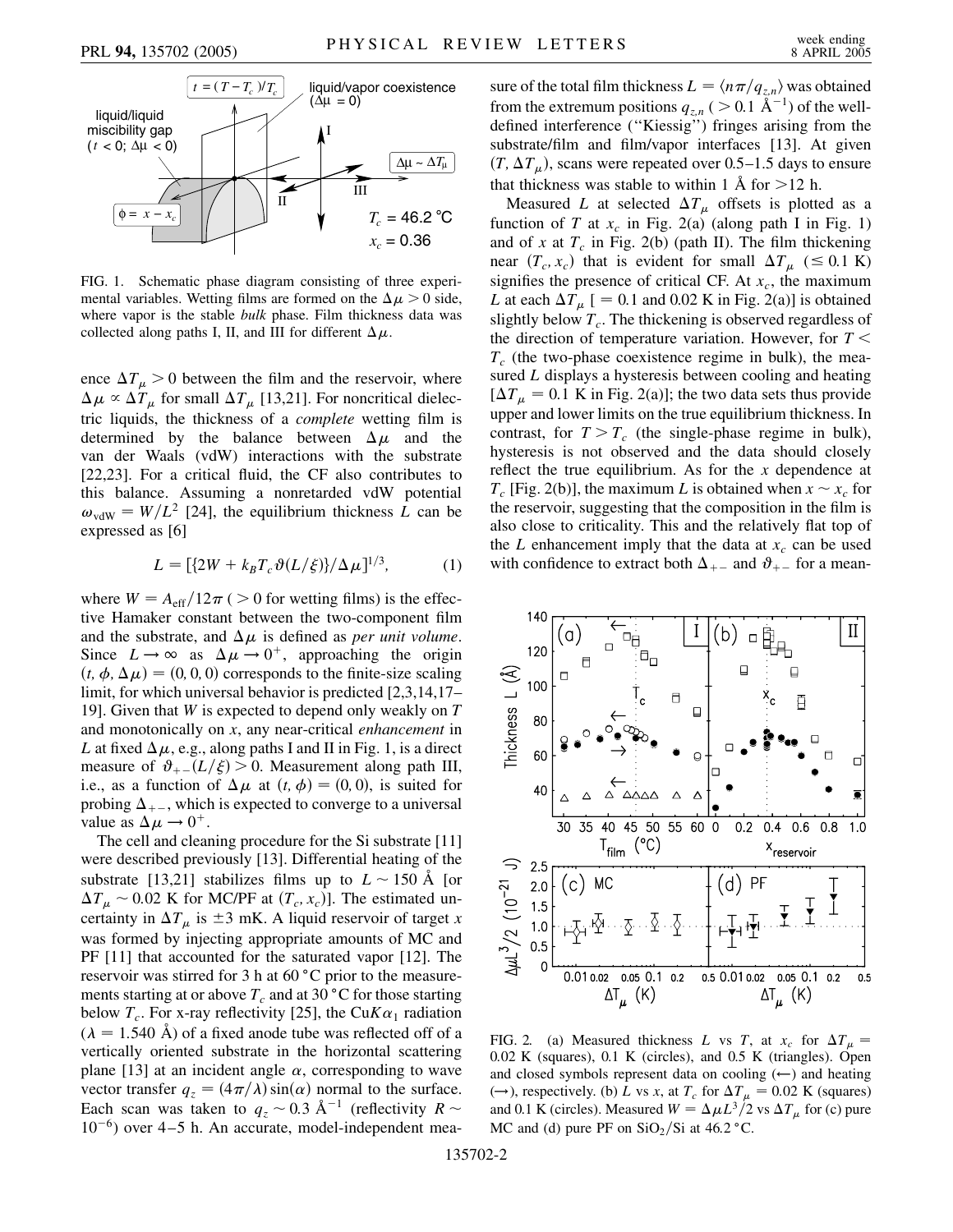ingful comparison with the existing calculations, all of which implicitly assume a film of critical composition.

Extraction of  $\vartheta_{+-}$  requires an estimate of  $W(12|S)$ for the mixture films, where the indices 1, 2, and *S* denote PF, MC, and the  $SiO_2/Si$  substrate, respectively. For a uniform single-phase mixture film, one can show *W*  $12|S| \approx (n_1/n_1^{\circ})W(1|S) + (n_2/n_2^{\circ})W(2|S) +$  $(n_1/n_1^{\circ})(n_2/n_2^{\circ})\epsilon_{12}$ , where  $n_i$  and  $n_i^{\circ}$  are the number density of each component in the mixture and pure films, respectively. With Hamaker constants  $W_{ij} = A_{ij}/12\pi$  for interactions between wetting molecules,  $\epsilon_{12} \equiv W_{11} + W_{12}$  $W_{22} - 2W_{12} \approx 0.048 \times 10^{-21}$  J [13]. Figures 2(c) and 2(d) show measured  $W(i|S) = \Delta \mu L^3/2$  for *pure* films, where  $\Delta \mu = \Delta \mu_i^{\circ} = n_i^{\circ} (Q_i \Delta T_\mu / T + m_i g H)$  [13,21],  $Q_i$ is the latent heat,  $m_i$  is the molar mass, and  $H = 40$  mm for the height of the x-ray spot above the reservoir. Whereas the assumption of nonretarded vdW interactions can be justified for pure MC on Si from the near constancy of  $\Delta \mu L^3/2$ , PF exhibits a deviation from the expected power law  $L \sim \Delta \mu^{-1/3}$  at large  $\Delta T_{\mu}$  (i.e., small *L*), possibly due to the presence of additional short-range interactions. Nevertheless, the data for the most relevant region of small  $\Delta T_{\mu}$  (large *L*) show  $W(1|S) \sim W(2|S) \sim 1 \times 10^{-21}$  J  $\gg$  $\epsilon_{12}$ . Noting  $n_1/n_1^{\circ} + n_2/n_2^{\circ} = 1$  in the absence of the volume of mixing, we conservatively estimate  $W(12|S) =$  $(1.0 \pm 0.5) \times 10^{-21}$  J. Neglecting the entropies of mixing for both liquid and vapor (*<* 1% of the entropy of vaporization  $Q_i/T$  near the BCP),  $\Delta \mu = (n_1/n_1^{\circ})\Delta \mu_1^{\circ}$  +  $(n_2/n_2^{\circ})\Delta\mu_2^{\circ}$  for the binary films.

Figure 3 summarizes the experimentally derived  $\vartheta_{+-}(L/\xi)$  based on the inverse of Eq. (1). The ratio  $L/\xi$ was obtained using  $\xi = \xi_0^{\pm} |t|^{-\nu}$  for  $T \leq T_c$  at  $x_c$  [Fig. 3(a)] and  $\xi = l_0 |(x - x_c)/x_c|^{-\nu/\beta}$  at  $T_c$  [Fig. 3(b)], where  $\nu =$ 0.63,  $\beta = 0.32$ , and  $\xi_0^+/\xi_0^- = 1.96$  for the 3D Ising systems [26]. For MC/PF, the bare correlation lengths are given by  $\xi_0^+ = 2.8 \text{ Å}$  [27], and  $l_0 = 6.4 \text{ Å}$ , based on the relation  $l_0 \approx 0.38 \xi_0^+(B/x_c)^{\nu/\beta}$  for  $d = 3$  [28] and  $B \approx$ 0.90 for the bulk MC/PF miscibility gap  $|x - x_c| = B|t|^{\beta}$ at  $T \leq T_c$  [12]. In Fig. 3(d), the *T*-dependent shape  $\theta_{+-}(y)/\theta_{+-}(0)$  at  $x_c$  is compared with the existing theories for 2D and 4D (mean-field) Ising films [14,15], where  $y \equiv (L/\xi^+)^{1/\nu}$  scales with *t*.

The presence of critical CF is clearly evidenced by the fact that the scaled data  $\vartheta_{+-}$  are always positive, exhibit a peak at  $x \sim x_c$  and  $T \leq T_c$ , and fall off as  $L/\xi \to \infty$ . Another predicted property of  $\vartheta_{+-}$  is its universality in the critical regime, which implies that for sufficiently small  $\Delta \mu$ , the scaled data at different  $\Delta \mu$  (or  $\Delta T_{\mu}$ ) should collapse onto a single curve [2,3]. Evidence of this behavior can be seen in both the *T*- and *x*-dependent data [Figs. 3(a) and 3(b)], which show a reasonable agreement between  $\vartheta_{+-}$  obtained at  $\Delta T_{\mu} = 0.02$  and 0.1 K, despite the difference in *L* by a factor of nearly 2. By contrast, the offset of  $\Delta T_{\mu} = 0.5$  K, for which  $\vartheta_{+-}$  is considerably reduced [Figs.  $3(a)$  and  $3(c)$ ], is clearly too large to be in the critical regime. Therefore, in the following, we restrict the direct comparison with theoretical calculations to the scaled data below  $\Delta T_{\mu} \sim 0.1$  K.

The most significant result of this study is that the data at  $(T_c, x_c)$  and the smallest experimentally achievable offset of  $\Delta T_{\mu} = 0.02 \text{ K}$  [Figs. 3(a)–3(c)] yield  $\Delta_{+-} =$  $\vartheta_{+-}(0)/2 = 3 \pm 1$  for the Casimir amplitude of the antisymmetric 3D Ising films. This estimate, based on *complete* wetting films, agrees very well with the theoretical range of  $\Delta_{+-} = 2.4 - 3.1$  [15,16], in sharp contrast to the value  $\Delta_{+-} = 0.005{\text{-}}0.006$  extracted previously from partial wetting films [9]. The results here demonstrate that the magnitude of critical CF for complete wetting films is accurately described by the existing theories. The comparison between  $\vartheta_{+-}(0)/2$  and  $W/k_B T_c = 0.23 \pm 0.11$  implies that at the BCP, the Casimir pressure becomes roughly 1 order of magnitude greater than the vdW disjoining pressure. It is therefore highly unlikely that further



FIG. 3. The extracted Casimir pressure scaling function  $\vartheta_{+-}$ . (a) *T* dependence at  $x_c$ , where  $L/\xi \gtrless 0$  for  $T \gtrless T_c$ . (b) *x* dependence at  $T_c$ , where  $L/\xi \gtrsim 0$  for  $x \gtrsim x_c$ . (c)  $\vartheta_{+-}(0)/2$ vs  $\Delta T_{\mu}$  at  $(T_c, x_c)$ . The dashed lines indicate the theoretical universal amplitude for 3D Ising films:  $\Delta_{+-} = 2.39$  from RG theory [15] and 3.1 from LFEF theory [16]. (d) Comparison of  $\vartheta_{+-}(y)/\vartheta_{+-}(0)$  vs  $y = t(L/\xi_0^+)^{1/\nu}$  between the measurement (3D data) and theory for 2D (dashed line; exact [14]) and 4D (line; mean-field [15]) Ising films. Roman numerals in  $(a)$ – $(d)$ represent the paths in Fig. 1. Symbols in (a), (b), and (d) match those in Figs. 2(a) and 2(b).